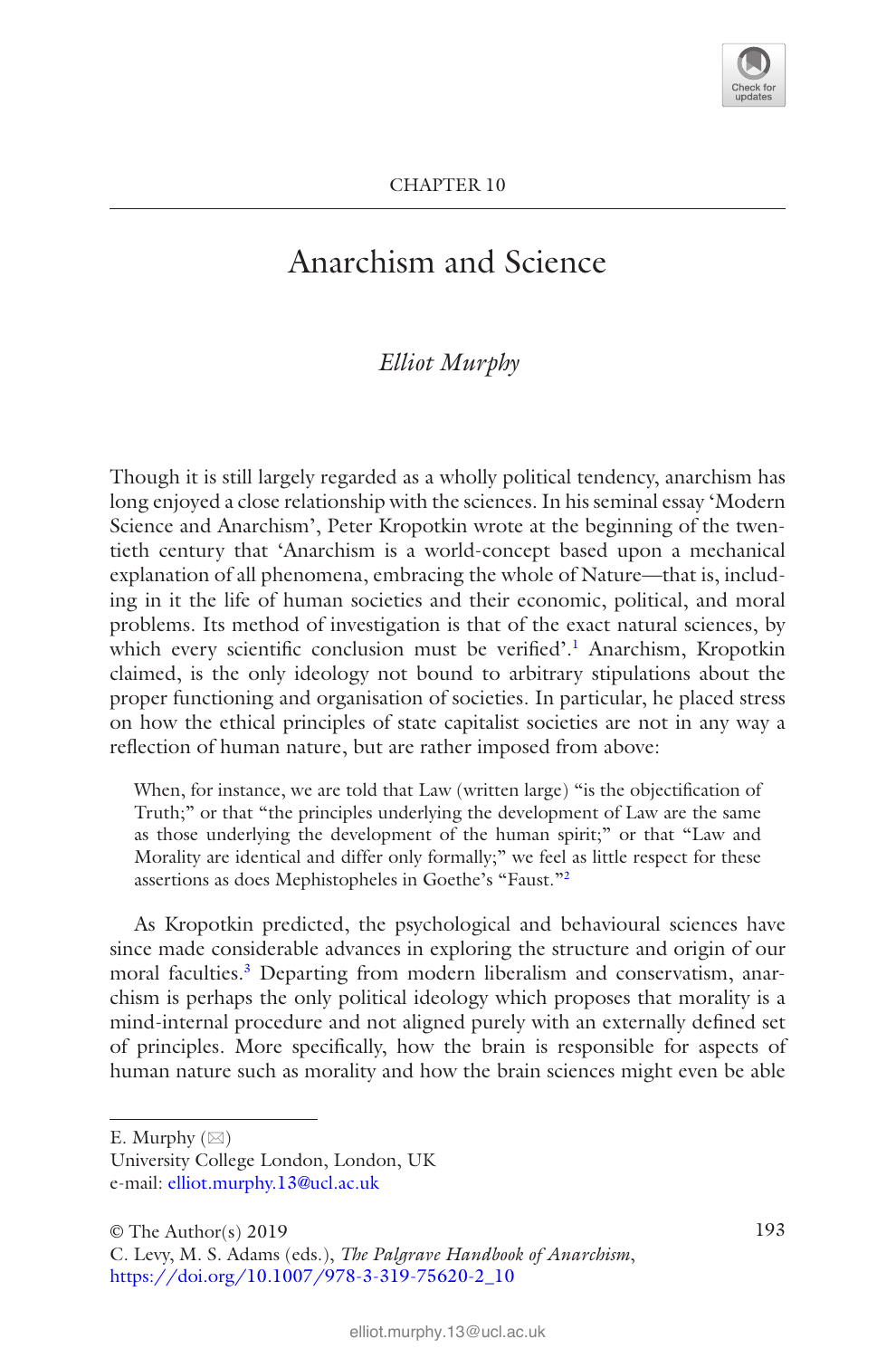to inform discussions of political ideology are major topics of current neuroscientific research. As such, it is worth reflecting on particular developments in the sciences and their implications for domains ranging outside naturalistic investigation and to consider to what extent our current understanding of the brain can inform accounts of political action. It will be argued here that by now it can be shown very evidently that aspects of political critique can, and should, be grounded in a naturalistic basis; a conclusion which immediately departs from a number of figures (Lacan, Barthes, Althusser, Derrida, Foucault, Kristeva, Butler, Meillassoux) who typically keep to discourse analysis, but reinforces the intuitions of Kropotkin and other anarchist thinkers reviewed here.

#### FOUNDATIONS

Many anarchists have long argued that we should cast suspicion on those who revere what Bertrand Russell called the 'intellectual rubbish' which often results from the anti-scientific concepts emerging from certain corners of the humanities, in particular, literary studies.<sup>4</sup> This is often done in the name of radicalism, leftist politics, and even revolution. When discussing state capitalists and state socialists, Kropotkin writes in *Modern Science and Anarchism*:

Perhaps we are wrong and they are right. But in order to ascertain who is right, it will not do either to quote this and that authority, to refer to Hegel's trilogy, or to argue by the "dialectic method." This question can be settled only by taking up the study of economic relations as facts of natural science.5

Bringing this mindset into more modern times, in 1965, during the escalation of the war in Vietnam, the anarchist Noam Chomsky was invited to a conference which brought together the opinions of social scientists and representatives of 'various theological, philosophical, and humanist traditions' in order to 'find solutions that are more consistent with fundamental human values than current American policy in Vietnam has turned out to be'. He responded to the invitation:

The only debatable issue, it seems to me, is whether it is more ridiculous to turn to experts in social theory for general well-confirmed propositions, or to the specialists in the great religions and philosophical systems for insights into fundamental human values …. If there is a body of theory, well tested and well verified, that applies to the conduct of foreign affairs or the resolution of domestic or international conflict, its existence has been kept a well-guarded secret.<sup>6</sup>

The scientific impulse of anarchists has been channelled through a range of pursuits, not necessarily purely naturalistic in tone. For instance, 'dream literature' throughout English history has proven to be a viable medium through which authors have engaged in dialogues with classical texts and developed a robust understanding of empirical inquiry. In Chaucer's terminology, these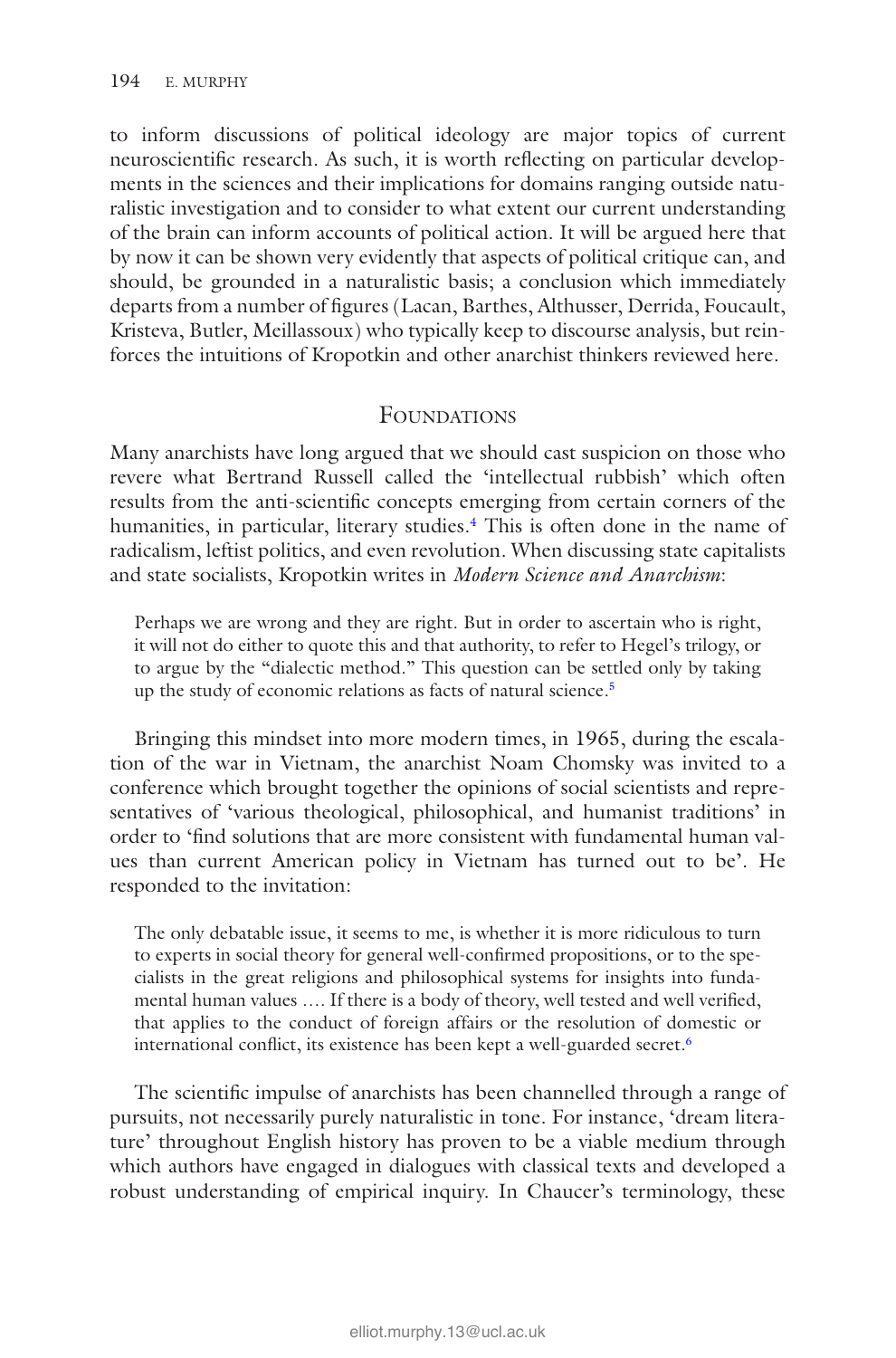'olde bokys' (*old books*) can often be detected as an influence and a guide, yielding a 'new science' (or understanding) for the audience of medieval poets to interpret their place in the natural world and the hierarchical social structures imposed on them by church and state. In Chaucer's *The House of Fame*, the narrator is guided by an eagle around a glass temple decorated with images of classical heroes. His guide soon begins to expound on the Aristotelian physics behind falling bodies, with Chaucer (unlike Petrarch and the Italian humanists) being one of the few medieval poets open to the 'new science' of the Merton natural philosophers.<sup>7</sup> The work on matter, mechanics, and dynamics by Bradwardine (present in the *Nun's Priest's Tale*), Heytesbury, Strode (to whom Chaucer dedicated *Troilus and Criseyde*) figures in the background as the eagle explores through logical reasoning the physics of sound, pledging 'A preve by experience' (*to prove through experience*).8

Chaucer's oeuvre typically frames this 'experience' in opposition to 'authority', a dichotomy which, in *Fame* (with its lack of chapels, monasteries, and paradises), supports a secular appreciation of naturalistic inquiry over the 'auctorite' (*authority*) of instinct and purely imaginative literature. Though Chaucer restricts the eagle's exposition in order not to distort the poem's artistic merits, one would not be mistaken in describing this as a form of popular science and one which employs the findings of scientists to undermine the claims of concentrations of domestic power, a core motivation of classical anarchist thought.

There are a number of other ways in which the scientific perspective aligns very closely with the goals and motivations of anarchists. Though his suspicious gaze was cast primarily on eloquence, Francis Bacon's remarks could easily be seen as a valuable lesson for contemporary cultural, literary, and critical studies: '[M]en began to hunt more after words than matter; and more after … tropes and figures, than after the weight of matter … [and] soundness of argument'. Unlike Bacon, postmodernists and many contemporary Marxists and neo-Marxists typically reject the rationalist tradition of the Enlightenment, promote a cognitive and cultural relativism which views science as merely a 'narration' or social construction, and engage in theoretical speculations disconnected from any empirical test. The anarchist and political scientist Michael Albert notes in this respect: 'There is nothing truthful, wise, humane, or strategic about confusing hostility to injustice and oppression, which is leftist, with hostility to science and rationality, which is nonsense'.<sup>9</sup>

This general theme—of finding ways to align scientific pursuits with some apparently non-scientific domain, like anarchism—has been pursued in recent years by philosopher Galen Strawson, who opens an essay on metaphysics with the following Russellian statement:

Philosophy is one of the great sciences of reality. It has the same goal as natural science. Both seek to give true accounts, or the best accounts possible, of how things are in reality … Philosophy, unlike natural science, usually works at finding good ways of characterizing how things are without engaging in much empirical or a posteriori investigation of the world … Many striking and unobvious facts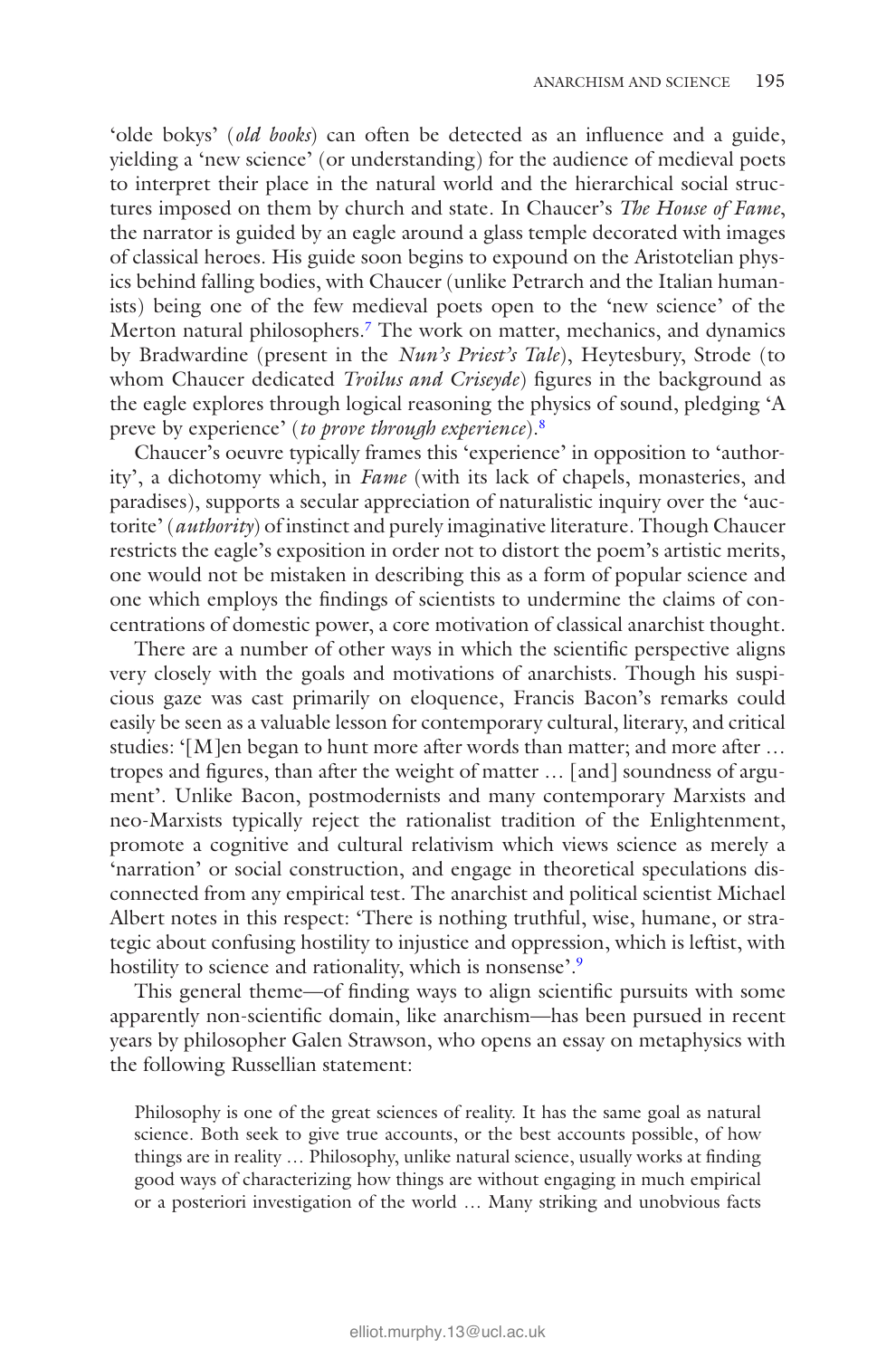about the nature of reality can be established a priori, facts about the structure of self-consciousness, for example, or the possibility of free will, or the nature of intentional action, or the viability of the view that there is a fundamental metaphysical distinction between objects and their properties.<sup>10</sup>

Yet politics and the sciences can also be aligned in less principled, theoretical ways, and in more pragmatic, bureaucratic ways as part of political power plays. Jean-Jacques Rousseau, for instance, was aware of the deceitful role certain elements of academia play in defending illegitimate authority: 'Need raised up Thrones; the Sciences and Arts have made them strong'. They 'spread garlands of flowers over the iron chains', which limit the public's understanding and 'throttle in them the sentiment of that original freedom for which they seemed born, make them love their slavery, and fashion them into what is called civilized Peoples'.<sup>11</sup> The Christian anarchist Leo Tolstoy (1930) often remarked on the successful men who were indoctrinated with the mythos of capitalism:

I know that most men—not only those considered clever, but even those who are very clever and capable of understanding most difficult scientific, mathematical, or philosophic problems—can seldom discern even the simplest and most obvious truth if it be such as obliges them to admit the falsity of conclusions they have formed, perhaps with much difficulty—conclusions of which they are proud, which they have taught to others, and on which they have built their lives.<sup>12</sup>

Rousseau's 'garlands of flowers' could be cast aside through the spreading of scientific and humanistic knowledge, countering artificial political narratives, national and religious mythologies, and so forth. Reversing the Marxist claim that culture is economically determined, and instead arguing that economic systems are culturally determined, the anarchist Rudolf Rocker believed that capitalism would be transcended not through abolishing the rich Western cultural heritage, but through redistributing it freely. He claimed that '[w]hat the human spirit has created in science, art and literature, in every branch of philosophic thought and aesthetic feeling is and must remain the common cultural possession of our own and of all the coming generations. This is the startingpoint, this is the bridge to all further social development'.13 Relatedly, Watkins is in an important minority in stressing that, '[h]istorically, the culture of the left, from Marx to Trotsky, Lukács to Sartre, focused overwhelmingly on literature, with far less to say about the visual arts, let alone painting'; although exploring this particular topic takes us considerably beyond the scope of this chapter.14

# SCIENCE EDUCATION

The anarchist Oscar Wilde, though not concerned in the slightest with natural philosophy or metaphysics, wrote a perceptive essay on Chuang Tzu, drawing upon his ideas to ultimately conclude: 'All modes of government are wrong.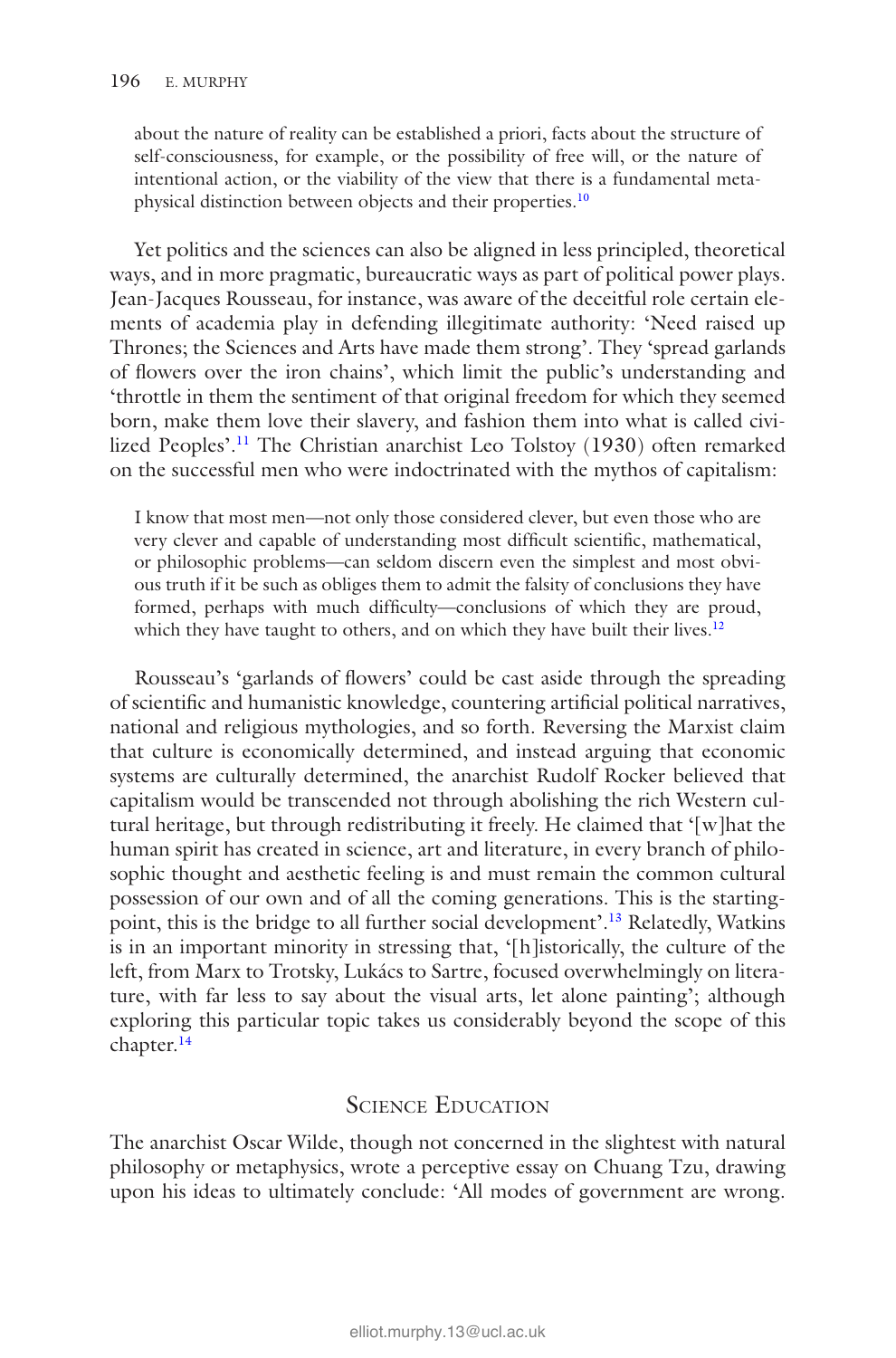<span id="page-4-0"></span>They are unscientific, because they seek to alter the natural environment of man; they are immoral because, by interfering with the individual, they produce the most aggressive forms of egotism; they are ignorant, because they try to spread education; they are self-destructive, because they engender anarchy'.15 Again, the use of science to ridicule state capitalism is used to some effect; and, in Kropotkin, we find a stress on the malign delimitation of scientific research at the hands of finance and funding-based structures: 'As long as men of science depend upon the rich and the governments, so long will they of necessity remain subject to influence from this quarter'. Moreover, the structure of scientific fields of inquiry are often much more democratic than the political sphere. There are no leaders of physics or neuroscience; it is a collaborative process, with such collaborations typically being voluntary. The chemist Linus Pauling gave the following suggestion, reminiscent of the enormous significance Kropotkin, Aldous Huxley, and other anarchists placed on science:

Science is the search for truth—it is not a game in which one tries to beat his opponent, to do harm to others. We need to have the spirit of science in international affairs, to make the conduct of international affairs the effort to find the right solution, not the effort by each nation to get the better of other nations, to do harm to them when it is possible.16

Kropotkin's brother, Alexander, had written to him years before he came to prominence about the influence of Darwin's *The Descent of Man*. 'Those nice children', he wrote of the tsarist government, 'simply don't comprehend that it is more dangerous than a hundred A. Kropotkins'.17 The dissident potential and democratising effects of science have not gone unnoticed: The Copernican world view subverted the authority of the Church just as much as Jesus's teachings undermined the aggression of the Roman Empire. Nonetheless, in large part thanks to the arbitrary ranking of disciplines across much of the world, science can often provide a dangerously neutral moral ground for some. The Brazilian philosopher of education Paulo Freire wrote in *The Politics of Education* of how many people, both students and teachers, 'might try to hide in what [they] regard as the neutrality of scientific pursuits, indifferent to how [their] findings are used, even uninterested in considering for whom or for what interests [they] are working'. They 'might treat [the] society under study as though [they] are not participants in it. In [their] celebrated impartiality, [they might] approach this world as if [they] were wearing "gloves and masks" in order not to contaminate or be contaminated by it'.18

A walk along the corridors of any modern science department seems to confirm the general basis of this suspicion, but it also does not follow that the *findings* of these departments are wholly depoliticised—indeed, they are of potentially outstanding interest for political critique and social activism. Rejecting Arendt's conclusion in her essay 'The Conquest of Space and the Stature of Man', which claimed that scientists should not even enter political debates because their professional loyalties are to non-political theory con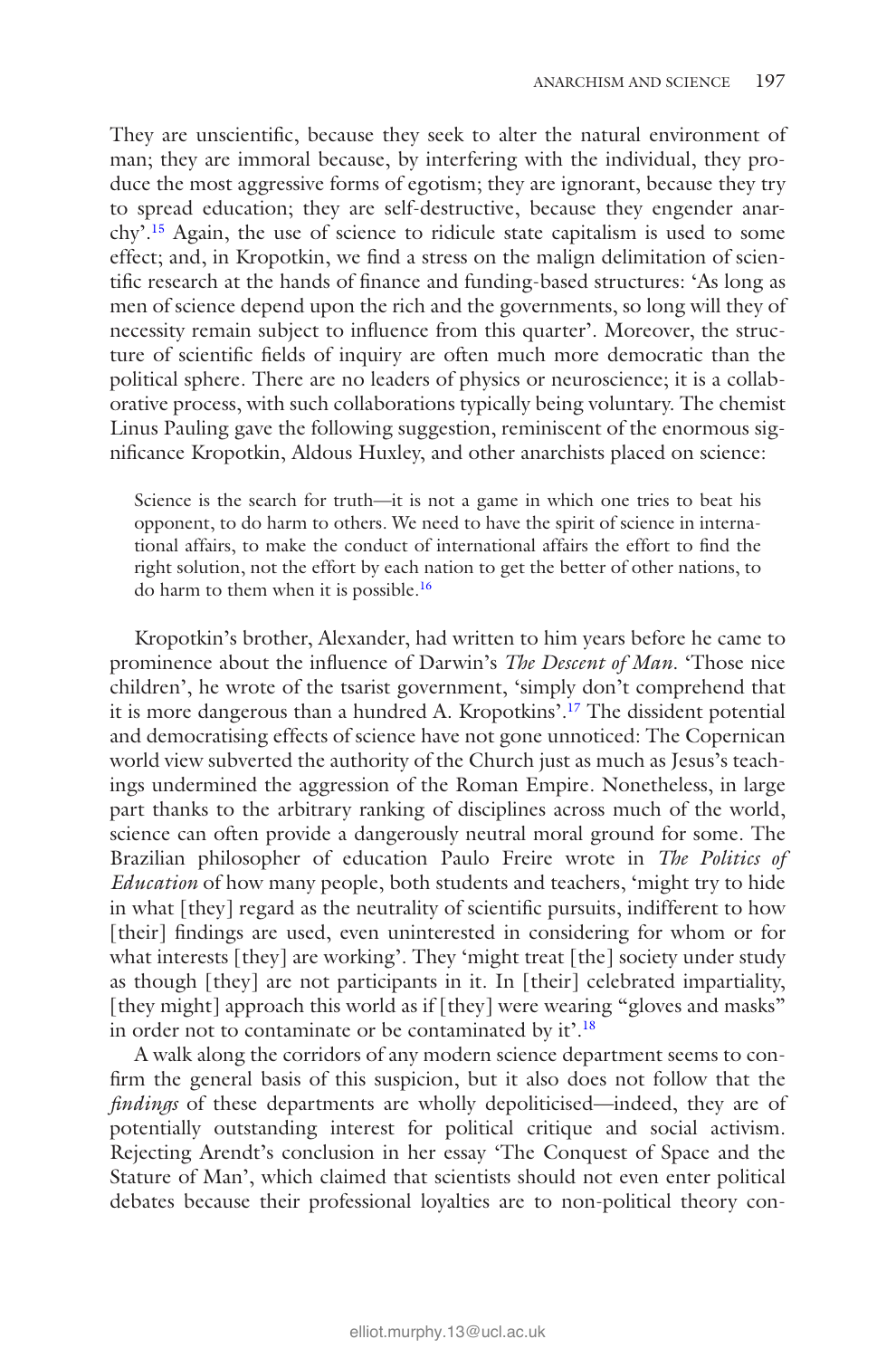struction, it is possible to sketch out a number of potentially fruitful ways that the sciences—in particular, the burgeoning neurosciences—can inform, and even direct, policy formation.<sup>19</sup> What neuroscience can provide is a set of principles grounded in biology and psychophysics to explain a range of politically relevant behaviours, rooted in evolutionary development and able to be realised in societies ranging from the anarchistic to the fascistic. The question of how well they can function differs based on the society and its compatibility with the predispositions revealed to us through the brain sciences.

### PHILOSOPHY OF SCIENCE AND TECHNOLOGY

Discussions of science and anarchism cannot be complete without recognising the role of technology as a crucial mediating influence. Wilhelm von Humboldt believed that the promotion of human creativity should act as a path towards self-perfection, but by forcing a labourer to perform a certain task not out of his own choice or preference, he moves closer to an automaton: 'The true end of Man, or that which is prescribed by the eternal and immutable dictates of reason, and not suggested by vague and transient desires, is the highest and most harmonious development of his powers to a complete and consistent whole'.<sup>20</sup> The technology used in factories and offices is morally neutral—it could be used to drive workers into Marx and Humboldt's feared robotic state, or it could be used to negate the need for demeaning labour. For instance, the Luddites, often regarded as harbouring a deep hatred of all technology, in fact condemned only that technology which was 'hurtful to Commonality'. And the poet and radical Percy Bysshe Shelley, though a student and advocate of natural science, nevertheless recognised the alienating effects of technological advance: 'We want the creative faculty to imagine that which we know … The cultivation of those sciences which have enlarged the limits of the empire of man over the external world, has, for want of the poetical faculty, proportionally circumscribed those of the internal world'.21

The anarchist Herbert Read, like the Marxists, believed that humanity could technologically manipulate nature and its workings for its own needs. But he qualified that 'Marxism is based on economics; anarchism on biology'.<sup>22</sup> In a letter to James Guillaume, Kropotkin stressed that '*Kapital* is a marvellous revolutionary pamphlet but its scientific significance is nil'.23 He also 'distrusted Marx's claim to have discovered in the nebulous world of economics a science of human society'; a doctrine informed largely by academic exercise.<sup>24</sup> Anarchists have almost uniformly adopted a more rigorous conception of science than the loose one employed by Marxist thinkers; witness the Marxist Richard Seymour's dilettante forays into brain plasticity in order to politicise controversial, and far from settled, neurobiological debates, where an interest in the brain is invoked only insofar as it will reinforce some pre-existing ideology.25 Anarchists are highly suspicious of intellectualism (not to be confused with anti-science), rhetoric, and the social science 'theory' best embodied by the French academy; or 'the attempt to impose order on reality by means of rational consciousness,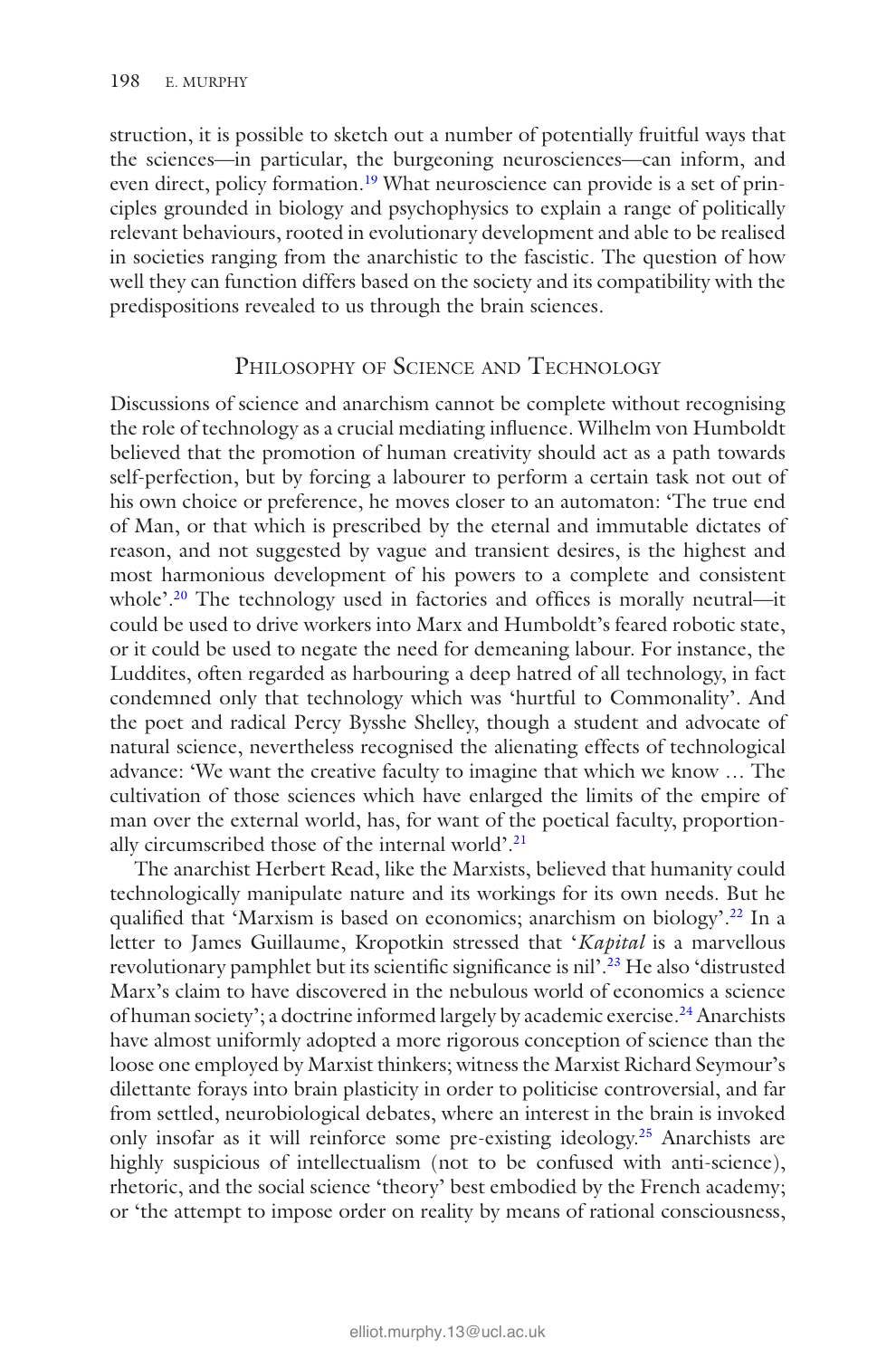and encompass it within abstract theory', which 'robs life of its infinite variety and individuality', as Shatz puts it. $26$  This mentality can be found most forcefully in the works of Chomsky, Albert, and in Kropotkin's *Modern Science and Anarchism*:

The book of nature, the book of organic life, and that of human development, can already be read without resorting to the power of a creator, a mystical "vital force," an immortal soul, Hegel's trilogy, or the endowment of abstract symbols with real life. Mechanical phenomena, in their ever-increasing complexity, suffice for the explanation of nature and the whole of organic and social life.

Elsewhere in his essay, Kropotkin elaborates on his philosophy of science by adding that '[t]he social sciences are still very far removed from the time when they shall be as exact as are physics and chemistry', and so it would be 'unreasonable' to expect the social sciences to 'foretell social events with any approach to certainty'. He concludes that '[n]ot out of the universities, therefore, does Anarchism come'. Rather, it comes from an aspect of human neurobiology which we could summarise as that which seeks *peaceful collaboration with others and creative self-determination within oneself*; a tendency which cannot currently be grounded in any particular physical framework, although the beginnings of neuroscientific inquiry into this domain can be illuminating in this respect, as reviewed below.

Drawing an explicit alignment between the development of anarchist thought and contemporary technology, Kropotkin concluded that '[b]y means of the … popular creative power and constructive activity, based upon modern science and technics, Anarchism tries now as well to develop institutions which would ensure a free evolution of society'. Continuing this conversation, physicists David Bohm and F. David Peat, exhibiting the fundamentally anarchistic nature of science, write that '[c]learly what is called for is a kind of free play within the individual and society so that the mind does not become rigidly committed to a limited set of assumptions, or caught up in confusion and false play. Out of this free play could emerge the true creative potential of a society'.27

What Friedrich Nietzsche called the 'Last Man' in *Thus Spoke Zarathustra*, described below so perceptively by the anarchist Chris Hedges, seems to fit well with the philosophy and attitude of the intellectual and celebrity classes which distance themselves from these goals and, like Freire's dreaded 'neutral' and self-satisfied scientist, give no further thought to the matter of human progress:

Nietzsche foresaw the deadening effects of the bourgeois lust for comfort and personal satisfaction. Science and technology might, instead, bring about a race of *Dauermenschen*, of Last Men. The Last Man would ignore and disdain all that went before him. The Last Man would wallow in his arrogance, ignorance and personal contentment. He would be satisfied with everything he has done. He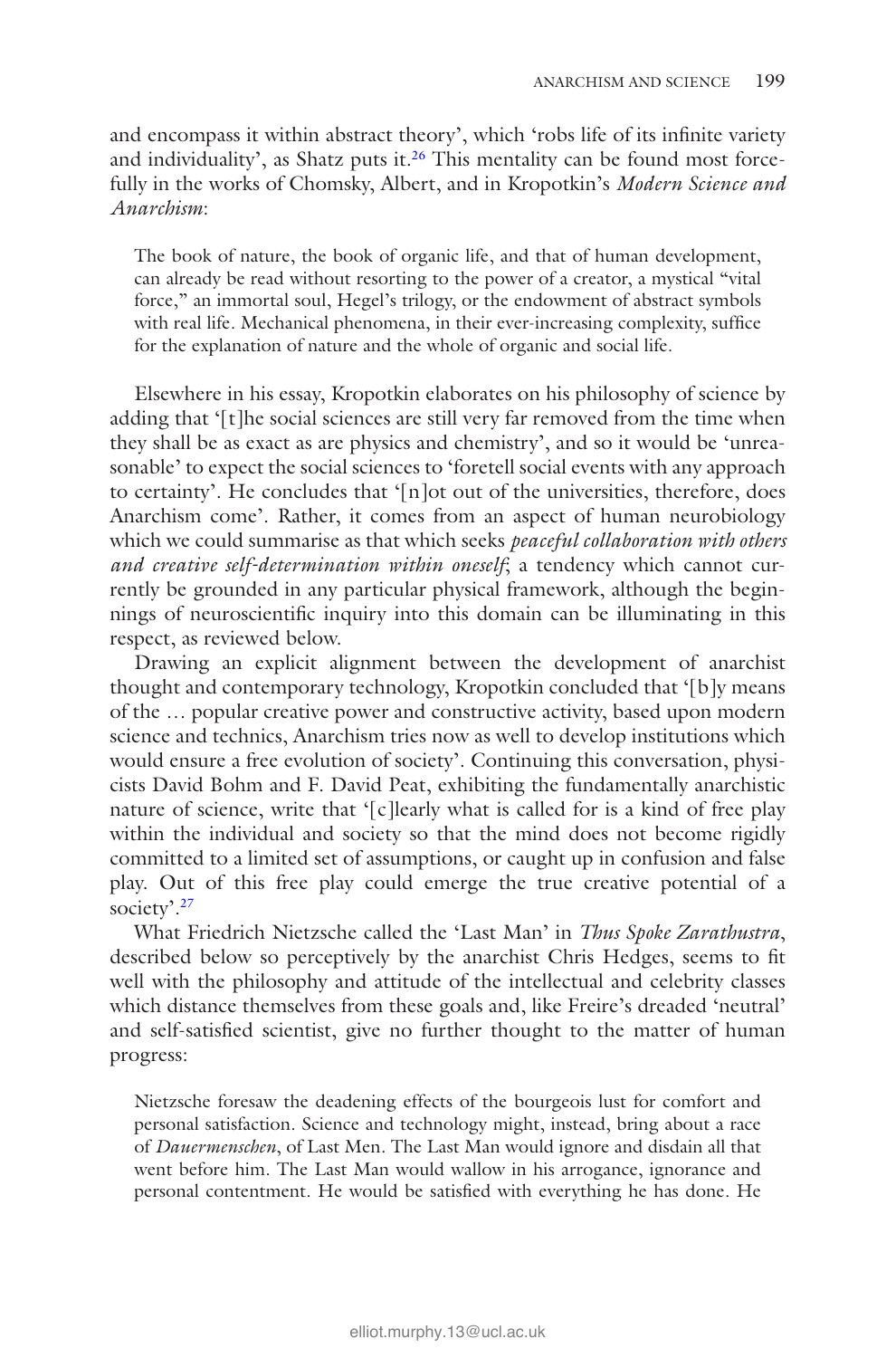would seek to become nothing more. He would be stagnant, incapable of growth, part of an easily manipulated crowd. The Last Man would confuse cynicism with knowledge.28

Kropotkin also understood that '[f]rom all times, two currents of thought and action have been in conflict in the midst of human societies'. On the one hand lies the 'mutual aid' tendencies, exemplified through tribal customs, musical ceremonies, village communities and all institutions 'developed and worked out, not by legislation, but by the creative spirit of the masses'. On the other hand lies the authoritarian spirit, adopted by the 'magi, shamans, wizards, rain-makers, oracles, and priests' and also the legal bodies and the 'chiefs of military bands'. 'It is evident', concludes Kropotkin, 'that anarchy represents the first of these two currents … We can therefore say that from all times there have been anarchists and statists'.29 This is something Hermann Göring confessed at Nuremburg:

Naturally the common people don't want war: Neither in Russia, nor in England, nor for that matter in Germany. That is understood. But, after all, it is the leaders of the country who determine the policy and it is always a simple matter to drag the people along, whether it is a democracy, or a fascist dictatorship, or a parliament, or a communist dictatorship. Voice or no voice, the people can always be brought to the bidding of the leaders. That is easy. All you have to do is tell them they are being attacked, and denounce the peacemakers for lack of patriotism and exposing the country to danger. It works the same in any country.<sup>30</sup>

If Chekov was right when he wrote that 'man will only become better when you make him see what he is like', then the sciences—in particular the psychological and behavioural sciences—should be regarded as having great potential political significance, handing effective tools to either, in Kropotkin's terms, the anarchists or statists.31 Socialists, anarchists, and political activists of all stripes have for centuries been able to construct perceptive and illuminating accounts of political dynamics, and behavioural or neurophysiological data is certainly not required to coherently reject any number of social policies, which can be done quite independently of laboratory experiments. But the brain sciences can nevertheless be used—as they have not been so far—to add significant weight to certain political critiques. In fact, it isn't so much the causal relations between cortical and socioeconomic structures which pose the central problem, but rather the silent, unacknowledged existence of these connections.

This perspective does not come without its risks. As in every area of naturalistic inquiry, an appropriate level of analysis must be sought. It makes little sense, for instance, to ask what implications the recent discovery that nerve cells cover their high energy demand with lactate has for parliamentary democracy. The findings of neuroscience need to be politicised in the appropriate way, and one of the ways they have been exploited is through so-called 'neuropoli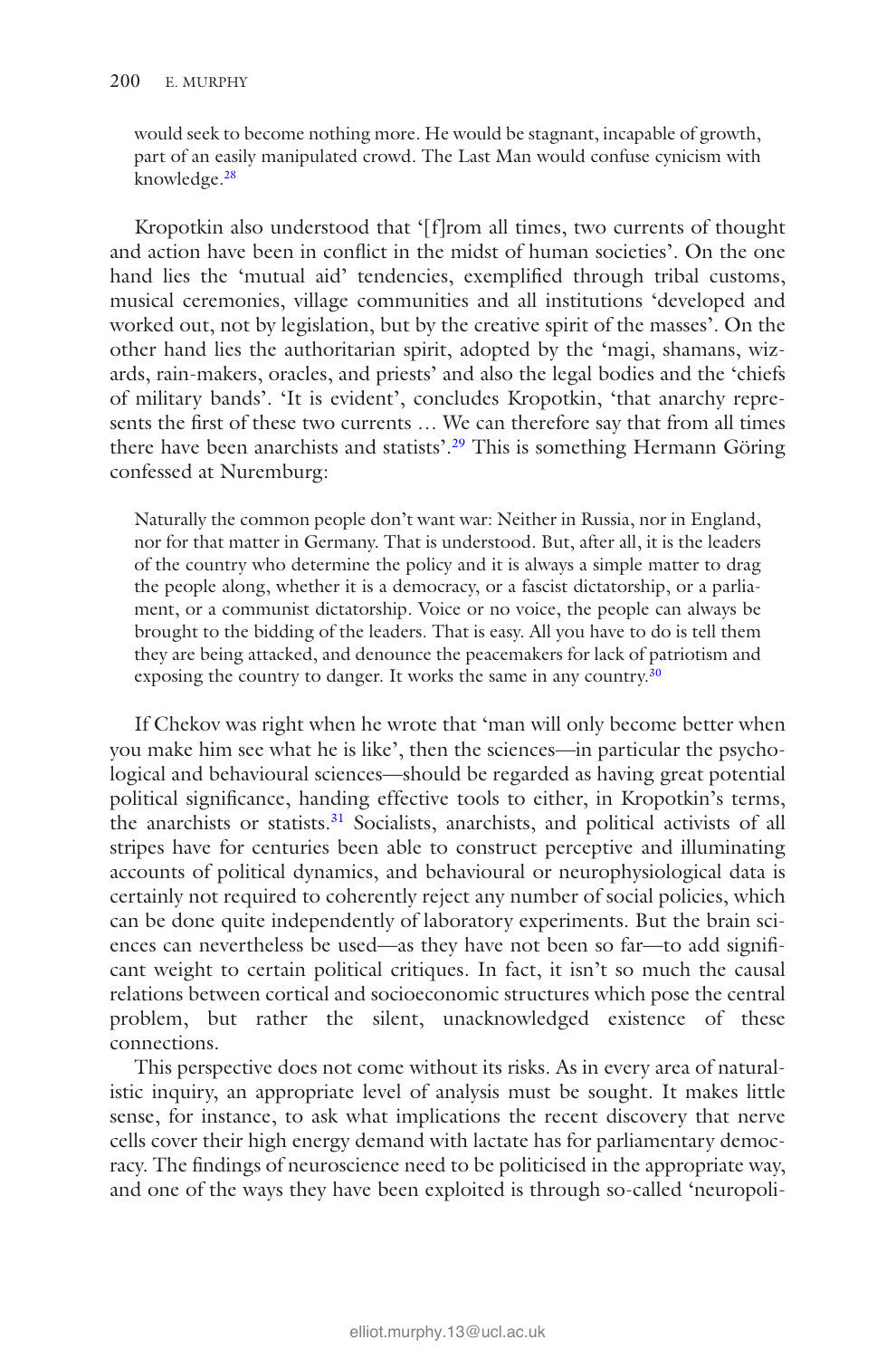tics', ultimately a form of neuromarketing. The current field of neuropolitics itself is far from worthy of the name; no genuine neuroscientific theory of political organisation currently exists. Neuropolitical arguments often proceed as follows: X group of people show Y type of activity in region Z of their brains during the presentation of images of their preferred electoral candidate. Region Z is associated with personal pleasure and reward. Therefore, this select group of voters are biologically determined to select candidates for purely selfish reasons. Therefore, voters act on their own interests. Therefore, the human race is ruthless, cunning, and selfish. In truth, the arguments are scandalously baseless and illogical, designed to self-fulfil the researcher's own biases, and simply amount to 'If X, therefore Y, so why not Z?'

In most popular neuro-inspired frameworks, 'not only is there not much neuroscience to be found, but neither is there much of the host discipline to be found either', as De Vos points out.<sup>32</sup> What constitutes current neuropolitics is lacking both in its grasp of biology and its approach to political critique. While philosophers of physics and philosophers of mathematics need to be closely familiar with their respective fields in order to enter into professional discussions, it is particularly odd that philosophers of neuroscience can confidently pontificate without any demonstrable grasp of neurobiology. At the same time, we should not conclude from this that neuroscientific studies of, for instance, schizophrenia and autism cannot deliver an explanatory account of what some scholars call 'organicity' (a peculiar term to use, as if these sorts of disorders can have their origin in anything but biology).<sup>33</sup> Most of the neuroscientific data heralded by Western governments has been of the variety which supports the capitalistic image of 'flexibility', with the brain being shown to have a number of self-managing, risk-organising, and adaptive functions. But these findings are fairly general and ideologically uninstructive, and the extensive collection of studies which support alternative political outlooks is rarely consulted.

The remainder of this chapter will provide a tentative step towards establishing empirically sound and theoretically plausible relations between brain function and behaviour of the kind informative to anarchist politics. Although the number of neuroscientific studies of politically relevant cognition and behaviour is currently slim, and the field is certainly in its infancy, enough has already been established to at least allow for new questions and perspectives to emerge. Instead of being grounded purely in the humanities, the study of anarchism would benefit greatly if it made greater contact with the sciences.

#### **NEUROBIOLOGY**

At the close of the nineteenth century, after the socialist and anarchist movements had been fractured through violence and intimidation, Kropotkin wrote in a speech (for a lecture he was subsequently prevented from delivering) something which seems in a way perhaps more appropriate to the present era than to his: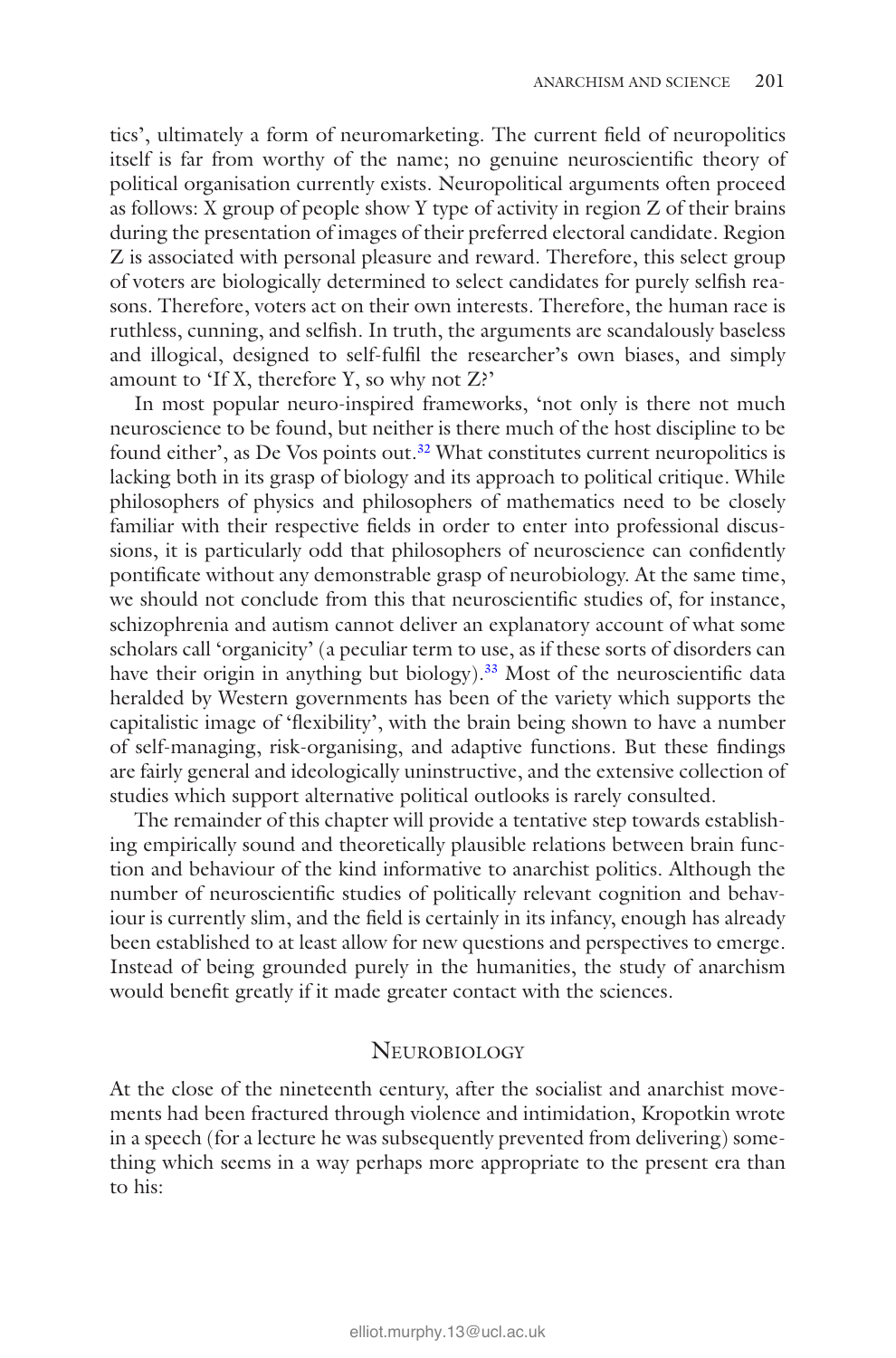When a physiologist speaks now of the life of a plant or of an animal, he sees rather an agglomeration, a colony of millions of separate individuals than a personality one and indivisible. He speaks of a federation of digestive, sensual, nervous organs, all very intimately connected with one another, each feeling the consequence of the well-being or indisposition of each, but each living its own life. Each organ, each part of an organ in its turn is composed of independent cellules which associate to struggle against conditions unfavorable to their existence. The individual is quite a world of federations, a whole universe in himself.

The neurologist William Grey Walter also saw the advantages of collectivist models of both political and naturalistic phenomena, writing in a remarkable paper in 1963:

In comparing social with cerebral organisations one important feature of the brain should be kept in mind; we find no boss in the brain, no oligarchic ganglion or glandular Big Brother. Within our heads our very lives depend on equality of opportunity, on specialisation with versatility, on free communication and just restraint, a freedom without interference. Here too local minorities can and do control their own means of production and expression in free and equal intercourse with their neighbours. If we must identify biological and political systems our own brains would seem to illustrate the capacity and limitations of an anarchosyndicalist community.<sup>34</sup>

In more recent times, neuroscience has been used to defend, and not reject, corporate capitalism, as when much of the press inform us that we are 'hardwired' for jealousy, competition, selfishness, and other neoliberal proclivities, simply because these features have some form of biological basis. What has not been understood by both the neuro-informed critics and defenders of neoliberalism is that there is no longer a coherent conception of *matter* in the post-Newtonian world, and so it cannot be justifiably claimed that the bounds of the physical are unable to adequately capture free choice action, altruism, and participatory economy-building (the so-called 'mind-body problem' cannot even be formulated, lacking any conception of body/matter, as Chomsky and Strawson note<sup>35</sup>); nor can it therefore be claimed that these egalitarian concepts are mere illusions and social constructions.

In addition to these purely naturalistic concerns, the fact that we increasingly experience ourselves as neuro-subjects leads to a situation in which, as Ortega has argued, it is 'impossible to differentiate the brain as a scientific object and the brain as an object of extra-scientific study'.36 It is somewhat misleading to say with Rose and Abi-Rached that via the rise of neuroscience '[m]ental processes—cognition, emotion, volition—could be explained in entirely material ways'.<sup>37</sup> What is placed under the MRI or MEG scanner is not the human mind or the unpleasant 'external world', but rather a particular psychological theory, which can be supported or rejected on the basis of subsequent data analysis.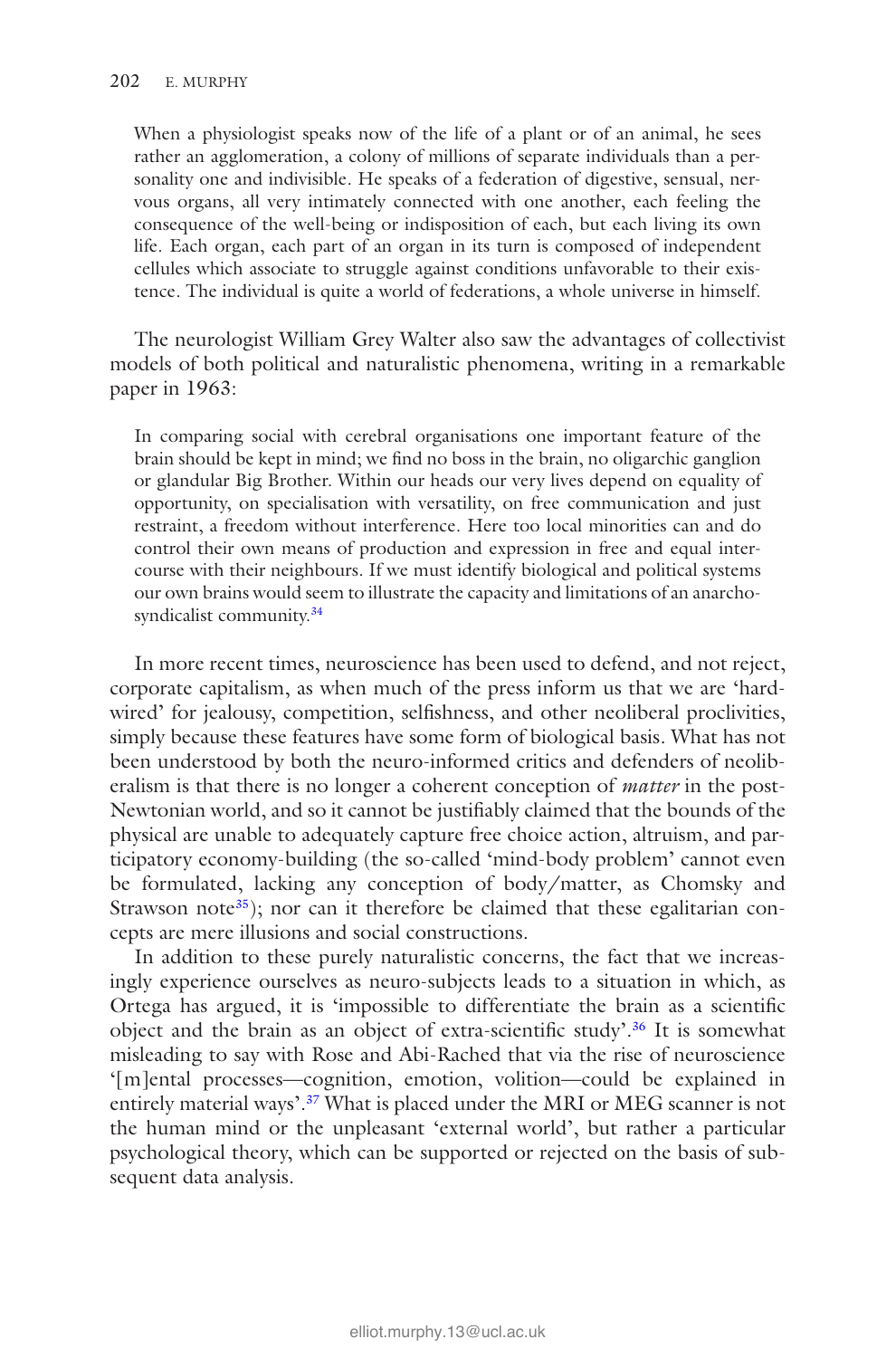It should be stressed, then, that it is not so much the case that the general signifier 'neuro' is now emerging as the ultimate unit of explanation, but rather that the neurosciences are shedding new light on the underlying mechanisms responsible for current conceptions of morality, education, and emotions. The common claim that the neural level is the ultimate explanatory source is peculiar and misguided: science progresses in whatever manner it can using the most powerful explanatory tools available, and we can easily imagine the development of a lower-level physico-chemical framework replacing 'neuro' at some point in the near future. The claim that neuroscience is the final point of explanation appears remarkably similar to Fukuyama's infamous claim that post-Soviet neoliberalism represents the final point of political and economic development, or the 'end of history'.<sup>38</sup> When approaching the issue of neuropolitics, it is consequently vital that attention be placed largely on empirical findings which can potentially tell us something new about humans as political animals.

Neuroscience has shed much-needed light on the decision-making capacities and in-group/out-group relations of humans and has informed policy debates concerning the proper treatment of PTSD; even devices like cochlear implants reflect a slow, general shift towards neuroscientifically based self-governance.<sup>39</sup> The unwillingness to act on a moral urge, a habitual cultural activity which dominates the neoliberal world, has been shown not to implicate the major emotional regions of the brain, as opposed to the action of fulfilling a moral impulse, suggesting that a level of self-denial and internal suppression (and not just awareness of one's inaction) accompanies moral failure.<sup>40</sup> The encultured brain consequently restricts emotional regulation—often with disastrous effects on mental health.

Similar innateness arguments can be made about our sense of fairness. Neuroimaging studies have revealed that fair monetary offers yield higher ratings of happiness and increased activity in various reward regions of the brain (such as the ventral striatum and the orbital and medial prefrontal cortex) relative to unfair offers.<sup>41</sup> Fair treatment has more generally been shown to strongly implicate reward centres irrespective of whether or not the subject is the recipient of the fair monetary amount (even rodents appear to prefer cooperation to working alone for identical rewards). The motivation to cooperate, produced by these reward centres, is modulated by a cognitive control network in the lateral prefrontal cortex (interpreting extrinsic cooperative incentives) and a system of social cognition processing trust/threat signals in the temporoparietal junction and medial prefrontal cortex. Irrespective of the actual motive (categorical imperative, empathy, mores, self-interest), altruistic decisions are uniformly associated with reward system activation.

Experiments involving the punishment of those who act unfairly also implicate these cortical networks, suggesting that a sense of justice is deeply rooted in neurobiology and is not purely some kind of socially manufactured power tool, while unreciprocated cooperation leads to substantially reduced activity in the ventromedial prefrontal cortex. The empirical evidence that concepts of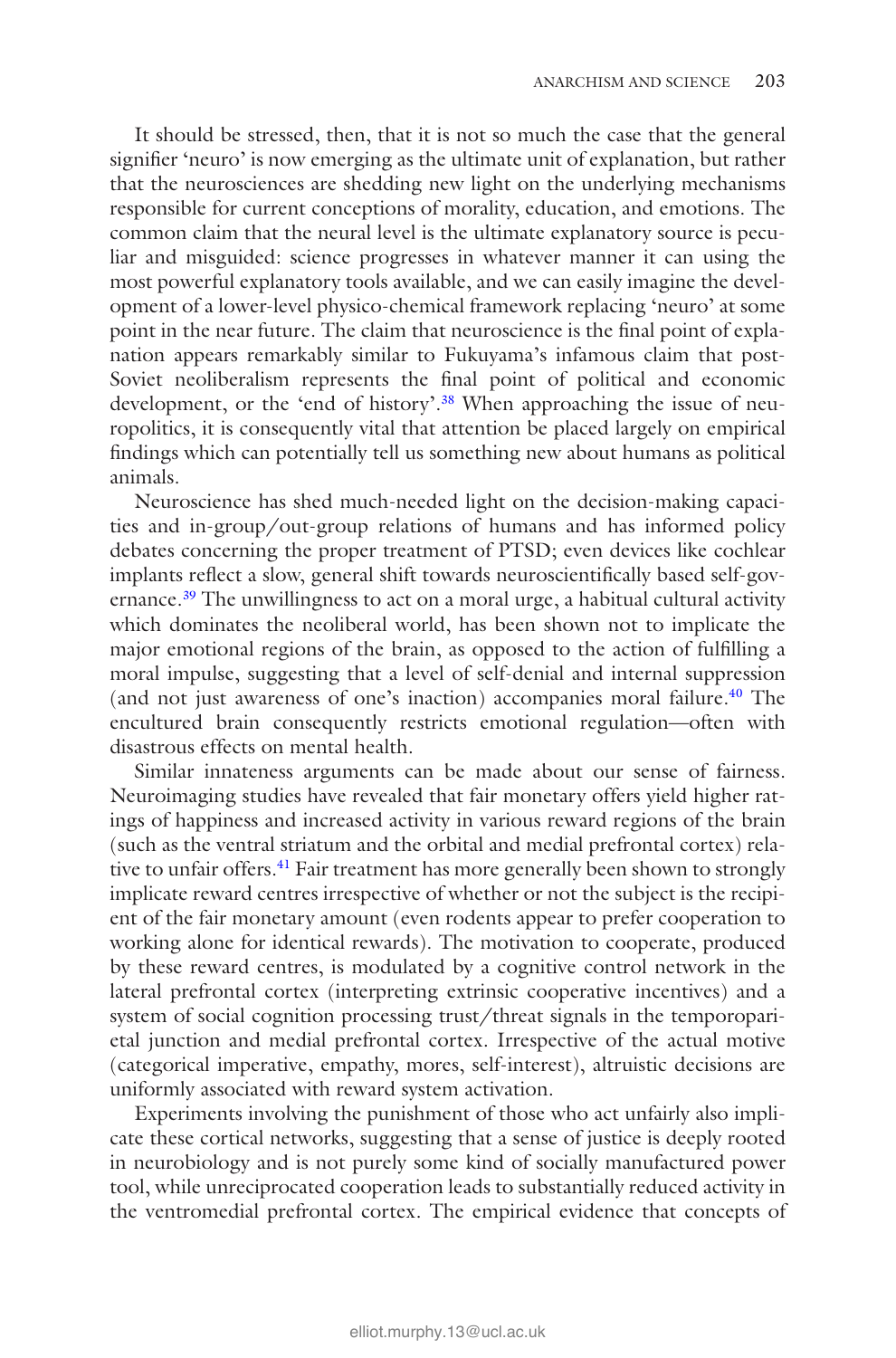fairness and cooperation are generated in identical brain regions to monetary gain suggests that these independent factors (gauged in different ways by governments, corporations, economists and workers) may in fact require the same level of consideration when constructing political spaces and organisations.

It is also worth noting that many neuroscientific concepts, like plasticity, arguably originate in the humanities, and since countless brain studies rely so heavily on notions already well-developed in humanistic terms, the neurosciences should seek (as they are not currently doing) to critique and transform the concepts they often inadvertently import from other disciplines. For instance, an emerging consensus about the neurobiological basis of selfhood has the potential to undermine, amongst other things, the partially and very dubiously attributed legal personhood of corporations, a topic anarchists have long discussed.

A number of Marxist and anarchist critics of neoliberalism have noted how state capitalism demeans reward through hyper-consumerist cycles, converting pleasure into a series of micro-transactions. Decety et al. have developed a neurobiological account of cooperation and competition which does not so much lend support to these critiques as it opens up new avenues for the evaluation of social and personal rewards.<sup>42</sup> Their basic conclusion from a range of imaging studies is that cooperation is highly socially rewarding and associated with activation in the medial orbitofrontal cortex, part of the familiar reward centres. As Kropotkin already noted, cooperation is the defining feature of human tribal life—ethological research even shows that non-human primates such as capuchin monkeys respond negatively to the distribution of unequal rewards.43 All of this suggests that the neurological basis for a strong cooperation-reward network exists (with the main avenue to cooperation being through the lateral frontal cortex generating cognitive control and monitoring the presence/ absence of extrinsic cooperative incentives) and that inhibiting its selfreproducing and self-sustaining computations is not simply a minor obstacle to self-development but stands in direct conflict with the brain's function.

Given the brain's highly sophisticated empathetic and egalitarian tendencies, the dominant neoliberal culture documented and critiqued by anarchist scholars seems to have overruled and suppressed the reflexive neurobiological drives of cooperation and solidarity. To take one of numerous examples: Although modern scientific progress in the form of social media arguably strives towards cooperation and collectivism, it also promotes a peculiarly ruthless and vicious form of competition, ironically fulfilling the neoliberal model of online networking. A particular sector of the Left (what the anarchist and anthropologist David Graeber has called 'the Loser Left') are obsessed with winning online arguments purely because they could never feasibly win anything else.<sup>44</sup> These activists purposefully secure themselves into political circumstances that guarantee that their only victories will be on Twitter and Facebook, not in the world of social justice movements. Social media is typically centred on narcissism and taps into the reward centres of the brain much more often than it does the more critical, empathetic centres. Because social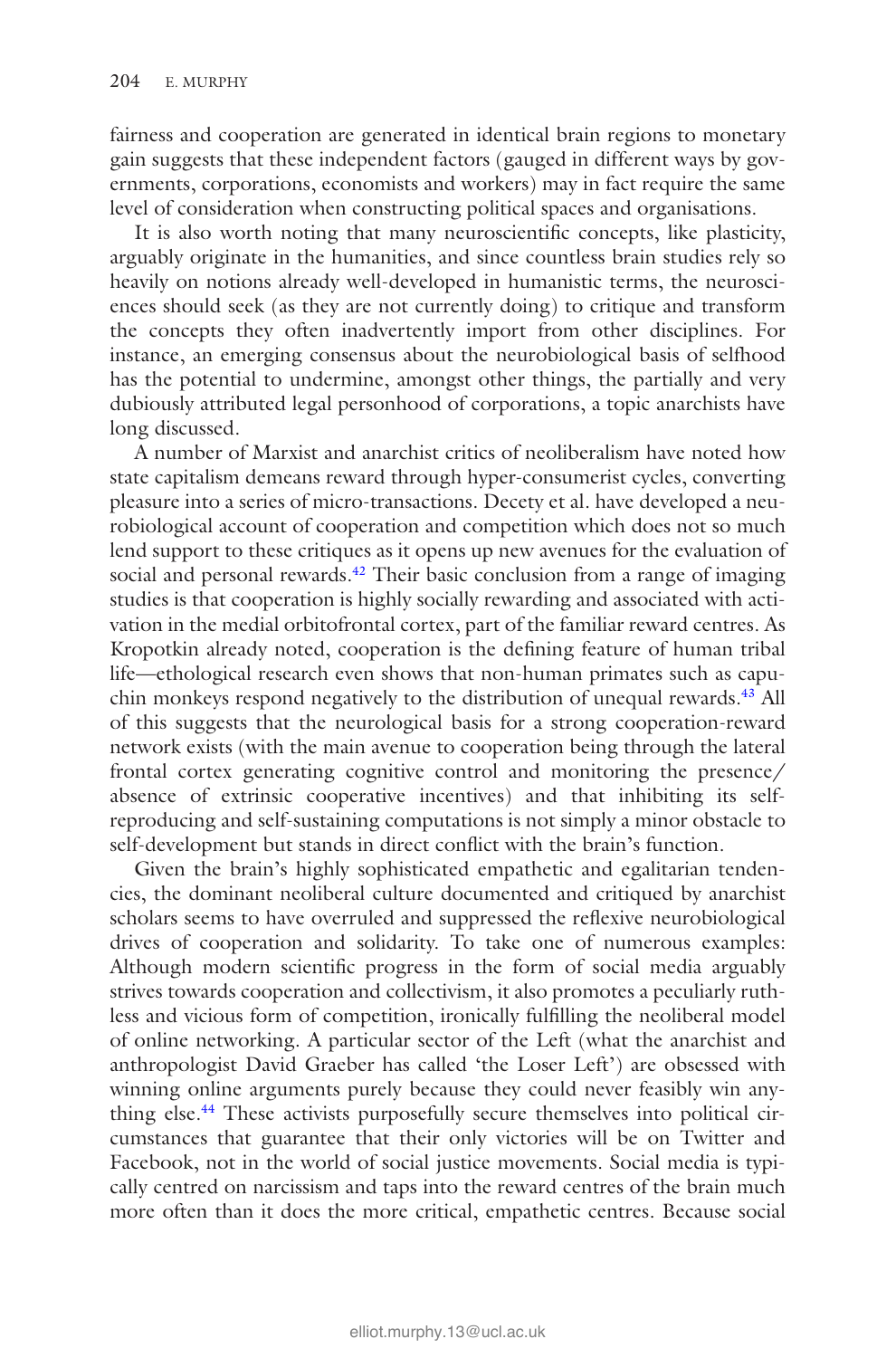media is today used to construct our external internet selves/avatars, any criticism levelled at political opinions expressed online inadvertently turns into an attack on our very identities. And so instead of fostering cooperation, social media ultimately turns debates about political movements and activist tactics into a cavalcade of intensely self-oriented identity crises. It is along similar lines that we can ask whether the great naturalists pursued truth and empirical evidence not out of some scientific spirit or sense of wonder, but out of what the anarchist John Cowper Powys called 'an aristocratic desire to stamp their own theories upon the plastic clay of the universe'.45

The picture becomes more complicated when we acknowledge that in certain populations, typically termed Machiavellian individuals, Bereczkei et al. have found evidence for dedicated neural operations in particular social dilemmas which aid the exploitation of others.<sup>46</sup> Unlike 'low-Mach(iavellian)' individuals, high-Machs appear to have cognitive heuristics allowing them to predict future rewards in risky social situations. During financial negotiations with a partner, high-Machs relative to low-Machs not only come out with a higher reward but also display stronger activation in a number of regions responsible for monitoring cognitive conflicts and abstract reasoning, including reasoning about social situations, such as the bilateral middle frontal gyrus. This region is also implicated in executive control and the anticipation of beneficial decisions, and it is likely that Bereczkei's results reflect the opportunistic and exploitative nature of high-Machs.

These and other fMRI studies could potentially inform workplace management operations in that they very clearly reveal that high-Machs (who, as Joel Bakan notes, typically dominate managerial and senior positions) prosper when given greater decision power and fewer constraints than others.47 Given that many business managers and executives have personalities which have been shown to border on the psychopathic, the need that these studies reveal for redistributive decision-making power and greater constraints on the use of company resources and finances seems fairly strong. Larry Young, summarising recent work, relatedly points to the deleterious effects of organisational hierarchies on the brain: 'Social subordination and social instability have been associated with an increased incidence of mental illness in humans'.<sup>48</sup> Along with the therapeutic benefits of this research, Young notes that 'it also calls on us to evaluate how we construct social hierarchies—whether in the workplace or school—and their impacts on human well-being'. Political activism is suitably becoming fuelled less by hierarchy and more by varieties of swarming. People teem in crowds, created and organised through networks, and few top-down procedures are required (or desired). As the above studies indicate, it is by now virtually undeniable that morality, cooperation, and empathy arise not from the passing down of religious and philosophical principles, but instead emerge in a bottom-up fashion from brain structure and function—leading to what Ferguson has called 'the deep biology of politics'.<sup>49</sup>

Certain other studies are highly relevant to this deep biology. For instance, Romeo et al. used MRI scans to reveal that the brains of children from lower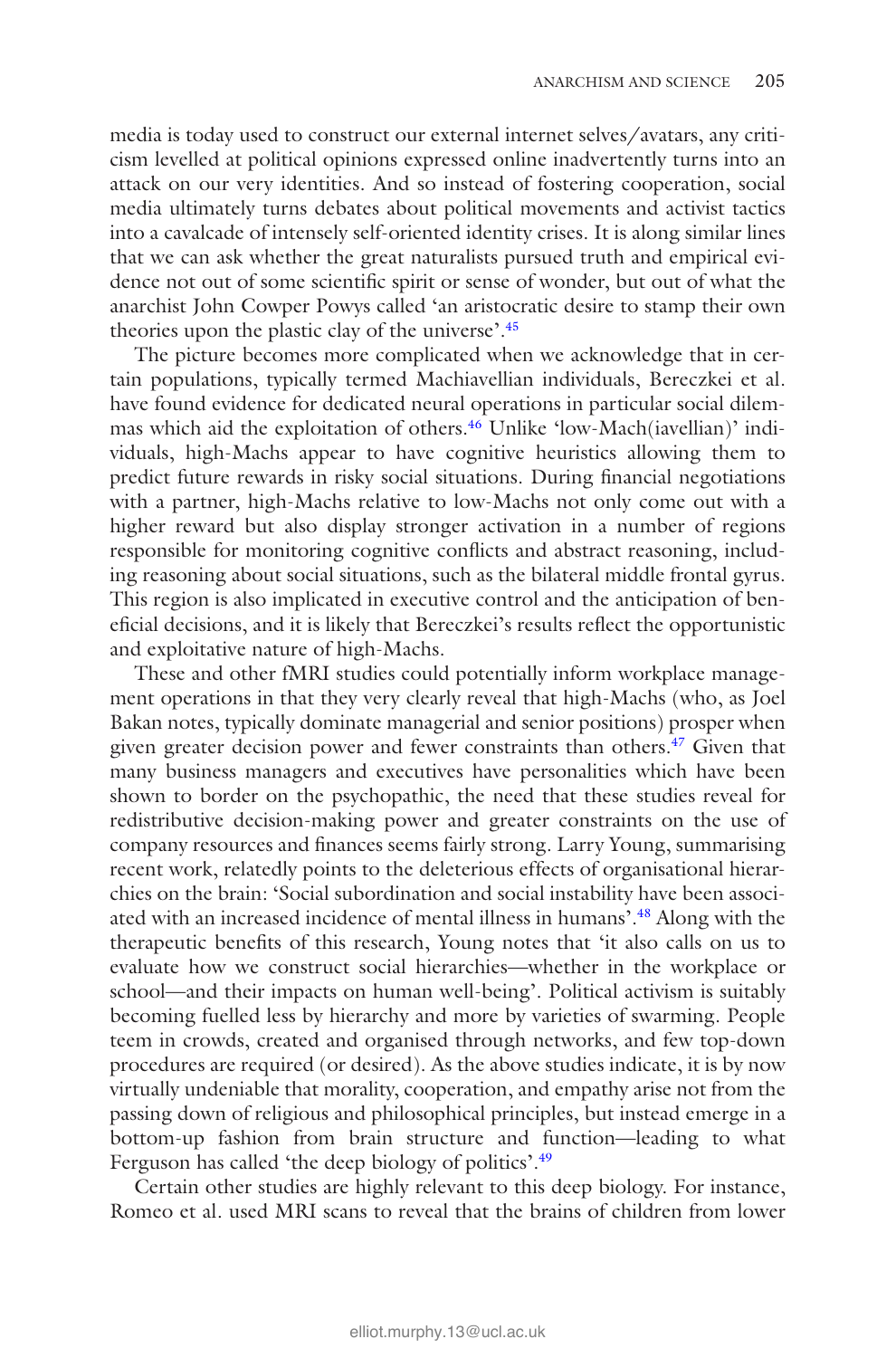socioeconomic backgrounds have less developed language regions than children from wealthier backgrounds (specifically, children from higher socioeconomic backgrounds exhibited greater cortical thickness in bilateral perisylvian and supramarginal regions), due to the range and variety of linguistic stimuli they are exposed to.50 This was the first study to show a possible causal relation between wealth and neural composition, and, if attention was paid to this from outside academia, this may well have considerable impact on the shaping of educational and welfare policies.

Recent years have seen a move towards biologically grounded perspectives of cognition; keeping to high-level, abstract discussions of 'memory', 'theory and mind' and 'semantics' will not suffice, and so neither will concepts like 'reciprocal altruism' and 'competition'. We are left in a situation which is almost necessitated by the facts that: (1) A purely reductionist neuro-based approach is inadequate in dealing with complex social phenomena; (2) A purely cultural approach leads to a similar pitfall to the one found in shallow ultrasocial perspectives, with no room for a causal relation between biological and political structures. Instead, it seems that a highly multi-disciplinary perspective is required, leading to an extensive level of hybridity being filtered into scientific concepts of politics, cooperation, and morality. An example of this type of thinking can be found in Jara-Ettinger et al., a study which draws a strong connection between the development of a child's linguistic competence (specifically, counting skills) and their moral faculty of fairness.<sup>51</sup> Many other language-cognition and language-morality linking hypotheses have been drawn up over the past decade, and it is possible to think of many other potential avenues.

Neuroscientific technology has also recently been used to examine the mental processes of anarchists and political moderates. Anarchism is a particularly compelling ideology to study due to its proponents bearing fairly dissimilar ethnic prejudices and personal values amongst themselves, unlike the relative uniformity of moderates and communists, according to a study by Van Heil (though this is something of an over-generalisation).<sup>52</sup> In an event-related potential experiment by Dhont et al., anarchists exhibited stronger late positive potentials (LPP, an electrophysiological signature of change evaluation, occurring 400–900 ms post-stimulus) in response to a range of political words, ostensibly because their political attitudes are more emotionally charged than those of moderates.<sup>53</sup>

Political labels are a far cry from natural kinds, however, and it is questionable to what extent neuropolitical studies of 'left-wing' or 'right-wing' tendencies can be of any use. Zamboni et al. took similar considerations of complexity into account when conducting an fMRI study which went beyond the simple (and psychologically inflexible) left/right-wing spectrum, exploring the neural correlates of three independent political dimensions.<sup>54</sup> Their results suggested that individualism is substantially generated in the medial prefrontal cortex and the temporoparietal junction, conservatism in dorsolateral prefrontal cortex, and radicalism in the ventral striatum and posterior cingulate. A finer-grained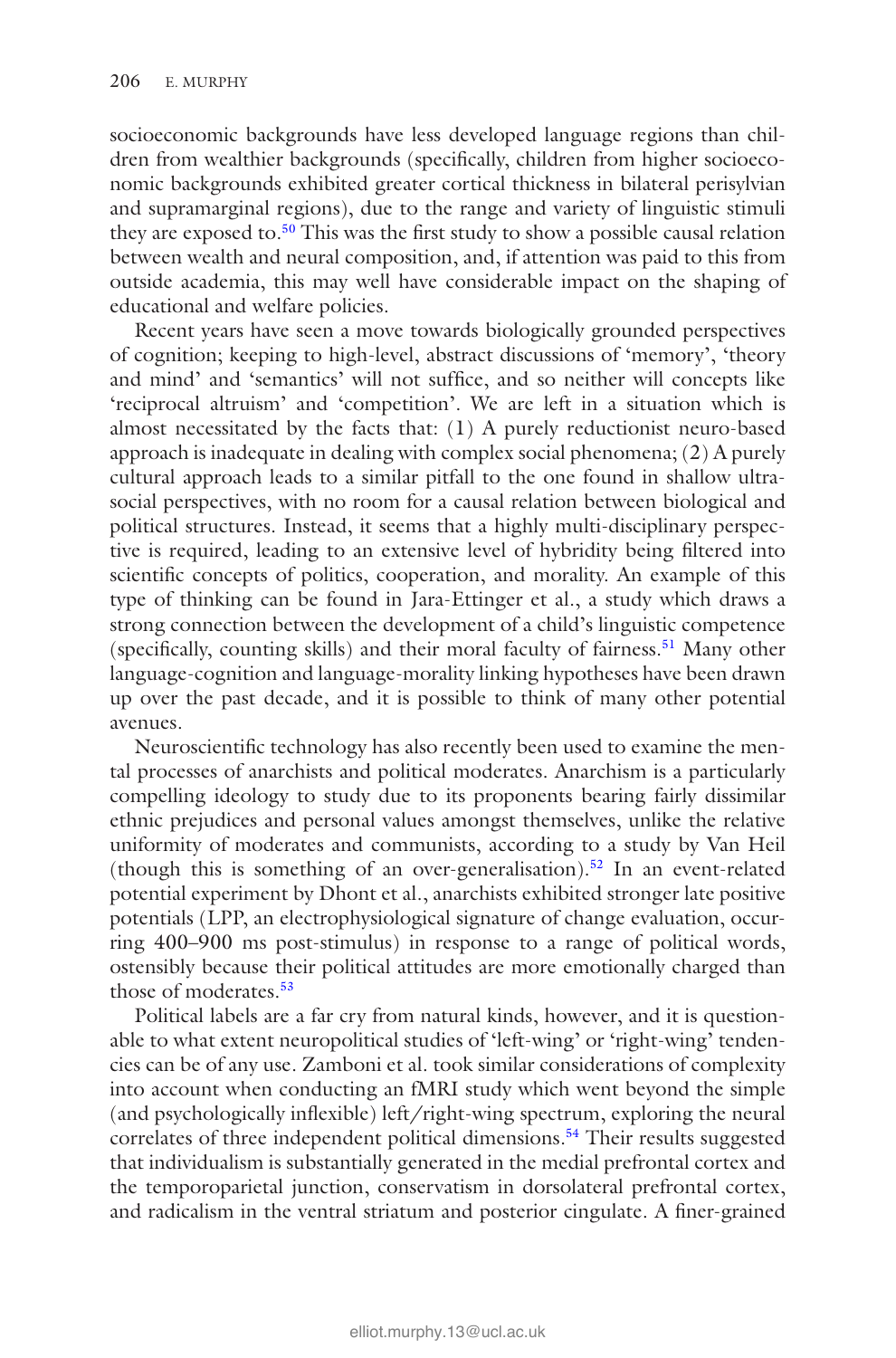political perspective in experimental designs, bypassing familiar ideologically loaded terms, will likely produce a more satisfactory understanding at the neural level, with 'conservative' and 'radical' being able to be unpacked much further.

In conclusion, one of the most potentially meaningful forms of rebellion a genuine neuropolitics can lead to is an objection to current humanistic orthodoxy, which approaches political critique as if brain structure, function, development, and evolution play no part in the determination of socioeconomic hierarchies and relations. Questions of power, exploitation, and domination clearly play a vital role, but grounding a number of political concepts in a neurobiological base may also force us to conclude that several higher-order constructs are—as Auden said of love and matter—'much odder than we thought'.55

# **NOTES**

- 1. P. Kropotkin, *Modern Science and Anarchism* (Philadelphia: The Social Science Club of Philadelphia, 1903), available at: [https://theanarchistlibrary.org/](https://theanarchistlibrary.org/library/petr-kropotkin-modern-science-and-anarchism) [library/petr-kropotkin-modern-science-and-anarchism](https://theanarchistlibrary.org/library/petr-kropotkin-modern-science-and-anarchism) (accessed 19 December 2017).
- 2. Ibid.
- 3. J. Mikhail, 'Universal moral grammar: theory, evidence, and the future', *Trends in Cognitive Sciences*, 11 (2007), 143–152; C. S. Sripada, 'Nativism and moral psychology: three models of the innate structure that shapes the contents of moral norms', in W. Sinnott-Armstrong (Ed), *Moral Psychology, Volume 1, The Evolution of Morality: Adaptations and Innateness* (Cambridge, MA: MIT Press, 2008), 319–343.
- 4. B. Russell, 'An outline of intellectual rubbish', in Robert E. Egner and Lester E. Dennon (Eds), *The Basic Writings of Bertrand Russell, 1903–1959* (London: Routledge, 1999), 45–71.
- 5. Kropotkin, *Modern Science and Anarchism*.
- 6. J. Bricmont and J. Franck, 'Chomsky, France, reason, power', in J. Bricmont and J. Franck (Eds), *Chomsky Notebook* (New York: Columbia University Press, 2010), 55.
- 7. P. Boitani, 'Chaucer's labyrinth: fourteenth-century literature and language', *The Chaucer Review*, 17:3 (1983), 198–220 (202).
- 8. L. Benson (Ed), *The Riverside Chaucer*, 3rd edn. (Oxford: Oxford University Press), 358.
- 9. M. Albert, 'Science, post modernism and the left', *Z Magazine*, 9:7/8 (July/ August 1996), 64–69 (69).
- 10. G. Strawson, 'Introduction', *Real Materialism and Other Essays* (Oxford: Oxford University Press, 2008), 1–18 (1).
- 11. J.-J. Rousseau, *The Discourses and Other Early Political Writings*, V. Gourevitch (Ed) (Cambridge: Cambridge University Press, 1997/1750), 6.
- 12. L. Tolstoy, *What Is Art and Essays on Art*, Aylmer Maude (trans) (Oxford: Oxford University Press, 1930), 128.
- 13. J. Rose, *The Intellectual Life of the British Working Classes*, 2nd edn. (New Haven, CT: Yale University Press, 2010), 56.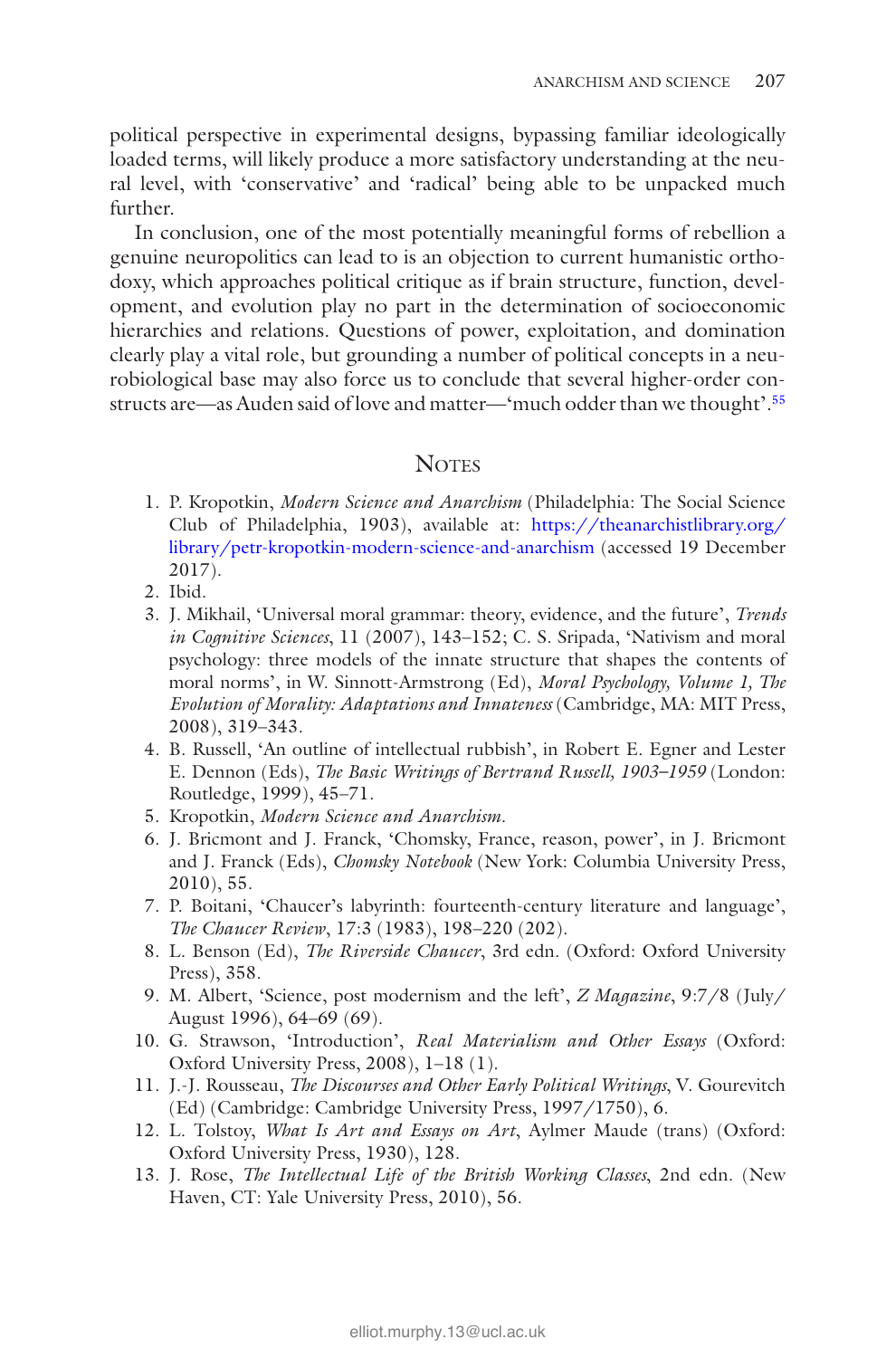- 14. S. Watkins, 'Presentism? A Reply to T. J. Clark', *New Left Review*, 74 (2012), 77–102 (78).
- 15. O. Wilde, 'A Chinese sage', *Speaker*, 8 February 1890.
- 16. L. C. Pauling, *No More War!* (New York: Dodd, Mead & Company, 1983/1958), 237.
- 17. A. Butterworth, *The World That Never Was: A True Story of Dreamers, Schemers, Anarchists and Secret Agents* (London: Vintage, 2011), 91.
- 18. P. Freire, *The Politics of Education: Culture, Power, and Liberation*, Donaldo Macedo (trans) (New York: Praeger, 1984), 103.
- 19. H. Arendt, 'The Conquest of Space and the Stature of Man', *Between Past and Future* (New York: Penguin, 1977), 265–280.
- 20. W. V. Humboldt, *The Limits of State Action* (Indianapolis: Liberty Fund, 1993).
- 21. P. B. Shelley, 'A Defence of Poetry', *The Selected Poetry & Prose of Shelley* (London: Wordsworth Poetry Library), 655.
- 22. H. Read, *Existentialism, Marxism and Anarchism* (1949), in Marshall S. Shatz (Ed), *The Essential Works of Anarchism* (New York: Quadrangle Books, 1972), 534.
- 23. Butterworth, 133.
- 24. Ibid., 68.
- 25. R. Seymour, 'This is your brain on neuroscience', Patreon (17 October 2017): [www.patreon.com/posts/this-is-your-on-14901486](http://www.patreon.com/posts/this-is-your-on-14901486).
- 26. Shatz, xxi.
- 27. D. Bohm and F. D. Peat, *Science, Order, and Creativity*, 2nd edn. (London: Routledge, 2000), 111.
- 28. C. Hedges, *I Don't Believe in Atheists* (London: Continuum, 2008), 84.
- 29. Kropotkin quoted in G. Woodcock, *Anarchism* (Harmondsworth: Penguin, 1962), 35.
- 30. G. M. Gilbert, *Nuremberg Diary* (New York: Signet, 1947), 278–279.
- 31. S. S. Koteliansky and L. Woolf, *The Notebooks of Anton Tchekhov* (London: The Hogarth Press, 1967), 15.
- 32. J. De Vos, 'The death and the resurrection of (psy)critique: the case of neuroeducation', *Foundations of Science*, 21:1 (2016), 129–145.
- 33. See, for instance, E. Murphy and A. Benítez-Burraco, 'Language deficits in schizophrenia and autism as related oscillatory connectomopathies: an evolutionary account', *Neuroscience* & Biobehavioral Reviews, 83 (2017), 742-764.
- 34. W. G. Walter, 'The development and significance of cybernetics', *Anarchy*, 25 (1963), 75–89, 89.
- 35. N. Chomsky, *New Horizons in the Study of Language and Mind* (Cambridge, MA: MIT Press); Strawson, *Real Materialism and Other Essays*.
- 36. F. Ortega, 'Toward a genealogy of neuroascesis', in F. Ortega and F. Vidal (Eds), *Neurocultures: Glimpses into an Expanding Universe* (New York: Peter Lang), 27–44 (28).
- 37. N. Rose and J. M. Abi-Rached, 'Governing through the brain: neuropolitics, neuroscience and subjectivity', *Cambridge Anthropology*, 32:1 (2014), 3–23 (9).
- 38. F. Fukuyama, *The End of History and the Last Man* (New York: The Free Press, 1992).
- 39. L. Mauldin, 'Precarious plasticity: neuropolitics, cochlear implants, and the redefinition of deafness', *Science, Technology, & Human Values*, 39:1 (2014), 130–153.